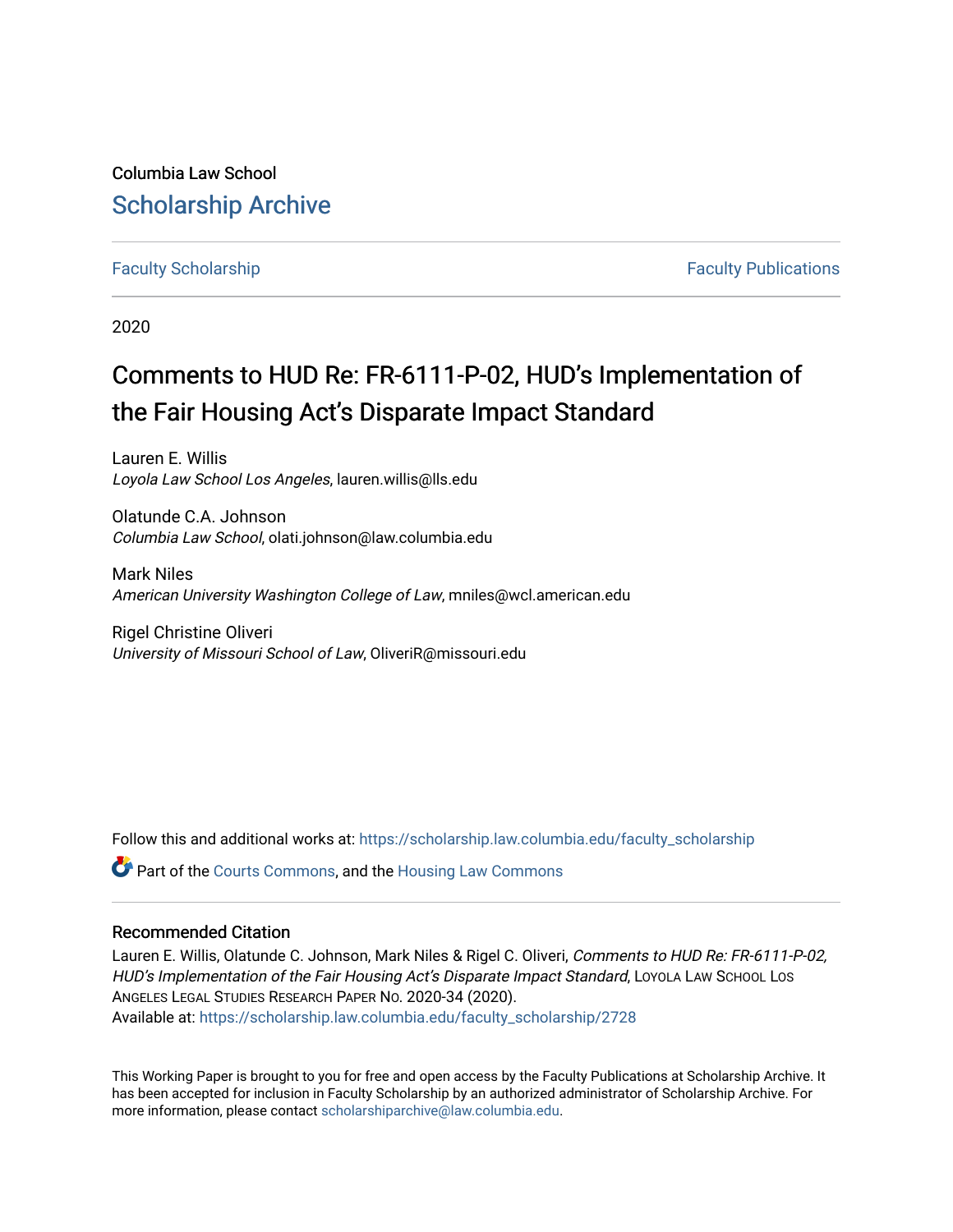

# Legal Studies Paper No. 2020-34

(Dec 2020)

Comments to HUD Re: FR-6111-P-02, HUD's Implementation of the Fair Housing Act's Disparate Impact Standard

# Professor Lauren Willis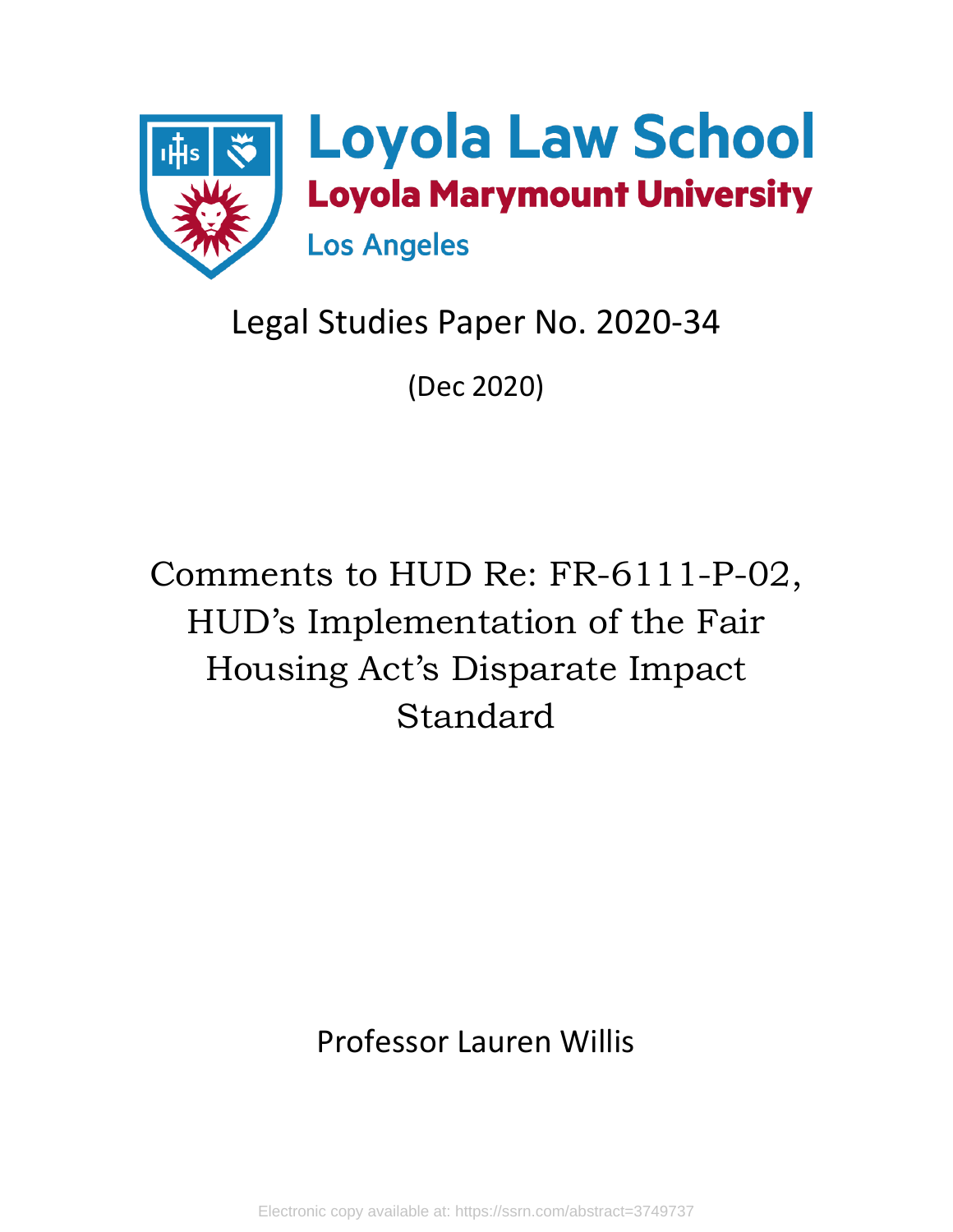October 18, 2019

### **SUBMITTED VIA REGULATIONS.GOV**

Office of the General Counsel Rule Docket Clerk Department of Housing and Urban Development 451 Seventh Street SW Washington, D.C. 20410-0001

#### Re: FR-6111-P-02, HUD's Implementation of the Fair Housing Act's Disparate Impact Standard

To Whom It May Concern:

Thank you for the opportunity to comment on the Department of Housing and Urban Development's (HUD's) proposed "Implementation of the Fair Housing Act's Disparate Impact Standard," Docket No. FR–6111–P–02, published at 84 Fed. Reg. 42854-63, Aug. 19, 2019. We are legal academics who teach and write in the areas of civil procedure, administrative law, constitutional law, and civil rights. We write to draw attention to a number of ways in which the proposed rule is "arbitrary, capricious, an abuse of discretion, or otherwise not in accordance with law"; "contrary to constitutional right, power, privilege, or immunity"; and "in excess of statutory jurisdiction, authority, or limitations, or short of statutory right." 5 U.S.C. § 706(2).

In key places, HUD's 2019 proposed rule is at odds with express provisions of the Fair Housing Act (FHA) and other statutes, and goes so far as to invent new defenses to liability for housing discrimination and to place the burden of pleading and proving the nonexistence of some of these defenses on plaintiffs. In addition, the proposed rule addresses itself to matters beyond the FHA; specifically, to evidentiary and procedural issues as they may arise in cases brought under the FHA in federal or state courts. HUD provides no reasoned justification for these changes in its regulations, and by creating additional obstacles to achieving Congress's purposes in enacting the FHA, HUD risks violating its statutory duty to further fair housing.

If adopted by HUD and applied by the courts, the proposed rule would:

- allow the executive branch of the federal government to interfere with and regulate access to our independent federal and state courts;
- give political appointees the authority to drastically redefine individual rights recognized by Congress; and
- create conflicts and uncertainty with respect to existing law.

To avoid such untenable results, the following portions of the proposed rule must not be adopted:

# **1. Data Collection.**

Proposed § 100.5 provides:

*(d) Nothing in this part* requires or encourages the collection of data *with respect to race, color,*  religion, sex, handicap, familial status, or national origin. The absence of any such collection efforts shall not *result in any adverse inference against a party.*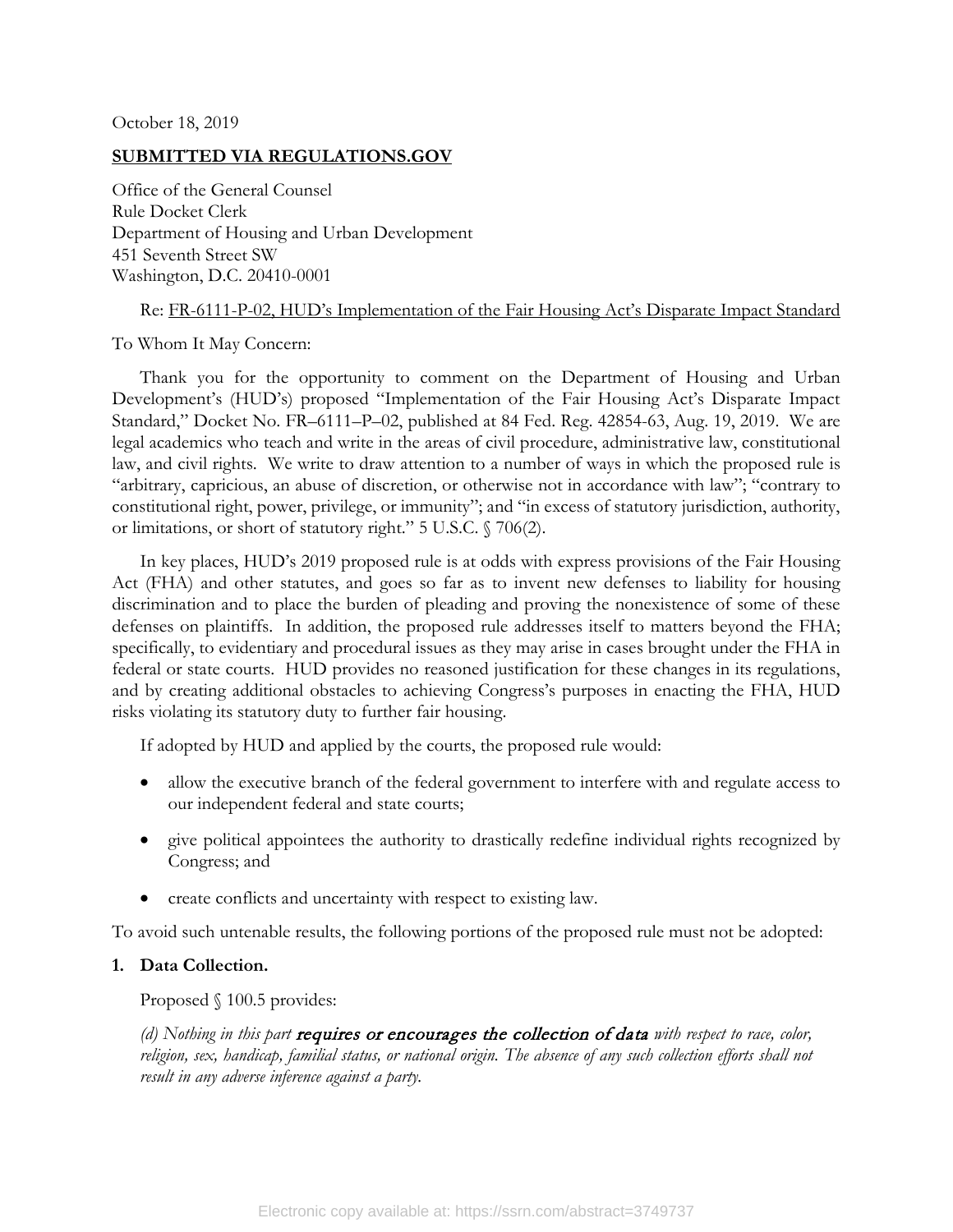This is inconsistent with the expressed policy of Congress to require data collection in some instances and to generally encourage self-testing, both of which are aimed at eliminating discrimination in housing and promoting fair housing opportunity. Specifically, Congress has passed a variety of statutes that require or encourage housing providers, housing assistance providers, and home mortgage lenders to collect data on race, color, religion, sex, handicap, familial status, or national origin.<sup>[1](#page-3-0)</sup> Further, the Fair Housing Act itself encourages providers of housing and housing-related services to engage in self-testing for housing discrimination, which ordinarily requires some race, color, religion, sex, handicap, familial status, or national origin data collection.<sup>2</sup> Because the proposed rule interferes with statutory choices Congress has made with respect to data collection, the proposed rule is not in accordance with law.

#### **2. Permissible Inferences from Evidence.**

Proposed § 100.5 provides:

 $\overline{\phantom{a}}$ 

*(d) Nothing in this part requires or encourages the collection of data with respect to race, color, religion, sex, handicap, familial status, or national origin. The absence of any such collection efforts shall not result in any* adverse inference *against a party.*

This provision is problematic in at least two respects.

- 42 U.S.C. § 3608a (Collection of certain data).
- <span id="page-3-1"></span><sup>2</sup> 42 U.S.C. § 3614-1. Incentives for self-testing and self-correction.
	- (a) Privileged information

<span id="page-3-0"></span><sup>1</sup> For example, the FHA requires the Secretary of HUD to "annually report to the Congress, and make available to the public, data on the race, color, religion, sex, national origin, age, handicap, and family characteristics of persons and households who are applicants for, participants in, or beneficiaries or potential beneficiaries of, programs administered by the Department." 42 U.S.C. § 3608(e)(6). The Home Mortgage Disclosure Act requires mortgage lenders to collect and disclose with respect to each loan application and originated loan, "the number and dollar amount of mortgage loans and completed applications involving mortgagors or mortgage applicants grouped according to census tract, income level, racial characteristics, age, and gender." 12 U.S.C. § 2803(b)(4). The Housing and Community Development Act of 1987 provides:

<sup>(</sup>a) In general - To assess the extent of compliance with Federal fair housing requirements (including the requirements established under title VI of Public Law 88-352 [42 U.S.C. 2000d et seq.] and title VIII of Public Law 90-284 [42 U.S.C. 3601 et seq.]), the Secretary of Agriculture shall collect, not less than annually, data on the racial and ethnic characteristics of persons eligible for, assisted, or otherwise benefiting under each community development, housing assistance, and mortgage and loan insurance and guarantee program administered by such Secretary. Such data shall be collected on a building by building basis if the Secretary determines such collection to be appropriate.

<sup>(1)</sup> Conditions for privilege - A report or result of a self-test (as that term is defined by regulation of the Secretary) shall be considered to be privileged under paragraph (2) if any person - (A) conducts, or authorizes an independent third party to conduct, a self-test of any aspect of a residential real estate related lending transaction of that person, or any part of that transaction, in order to determine the level or effectiveness of compliance with this subchapter by that person; and (B) has identified any possible violation of this subchapter by that person and has taken, or is taking, appropriate corrective action to address any such possible violation.

<sup>(2)</sup> Privileged self-test - If a person meets the conditions specified in subparagraphs (A) and (B) of paragraph (1) with respect to a self-test described in that paragraph, any report or results of that self-test - (A) shall be privileged; and (B) may not be obtained or used by any applicant, department, or agency in any - (i) proceeding or civil action in which one or more violations of this subchapter are alleged; or ii) examination or investigation relating to compliance with this subchapter.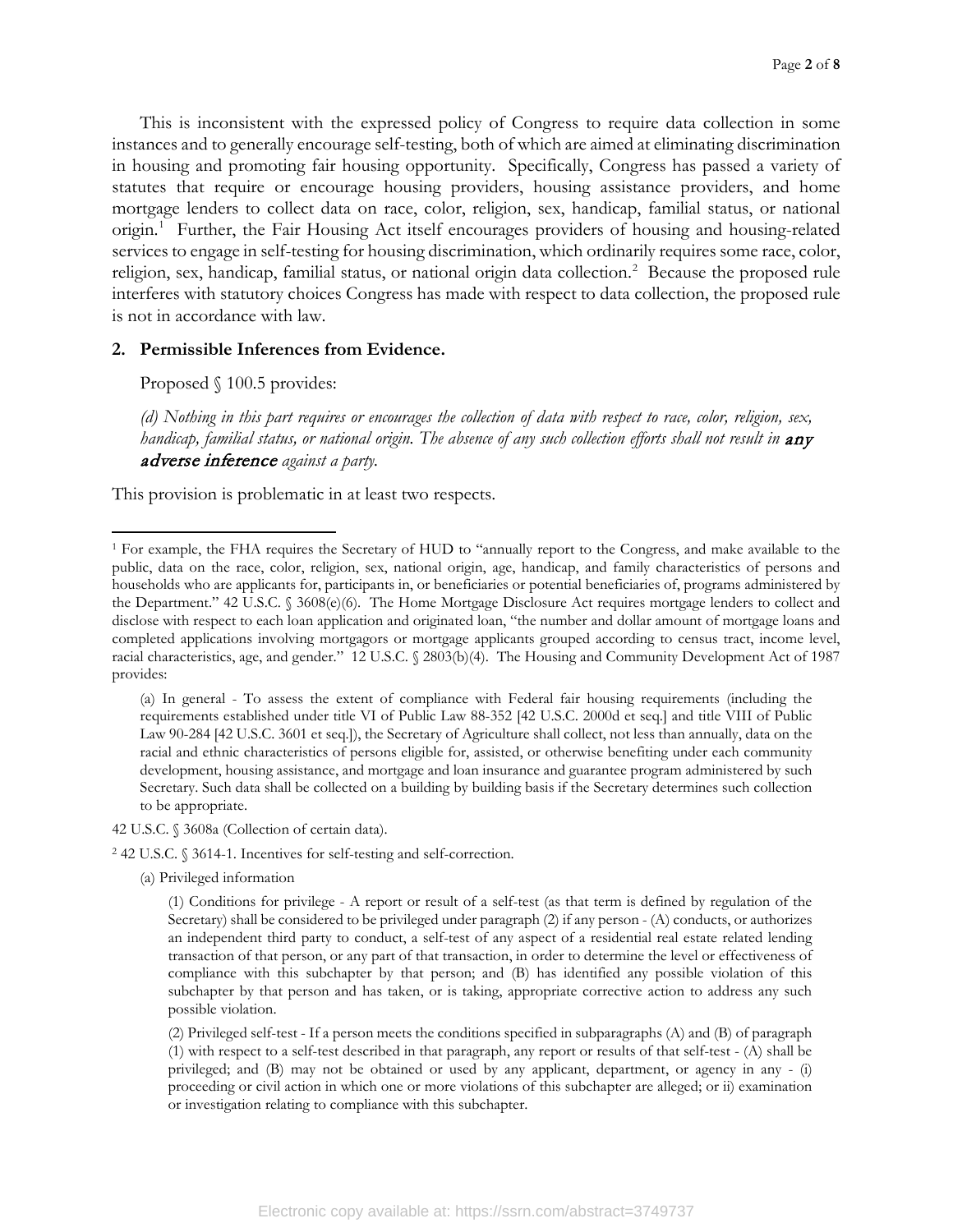First, the Federal Rules of Evidence already cover what evidence is admissible and the purposes for which it may be admitted in federal courts,<sup>[3](#page-4-0)</sup> and Congress by statute requires the same evidentiary rules to be applied in administrative FHA proceedings.<sup>[4](#page-4-1)</sup> State courts have their own rules of evidence and procedure, and these rules apply to federal claims (including FHA claims) brought in state court unless doing so would "'impose unnecessary burdens upon rights of recovery authorized by federal laws."<sup>[5](#page-4-2)</sup> Only Congress or the Supreme Court can change the rules of evidence applicable in federal court or federal administrative adjudications. [6](#page-4-3) Only states can change their own rules of evidence. HUD lacks authority to change federal or state court evidentiary rules.

Second, after the presentation of evidence, factfinders decide what inferences to draw from the evidence, based on all the circumstances, and so long as those inferences are reasonable, the factfinder's findings will not be disturbed. Reasonable inferences are frequently adverse to one party or another. For example, if a mortgage lender collected sex or national origin data and then stopped collecting it when the data showed disparate impact, a factfinder reasonably might draw the inference that the lender believed that further data collection would continue to show disparate impact, an inference that would be "adverse" to the lender. For HUD to regulate the inferences that factfinders can take from admissible evidence impinges on the authority of Congress, the federal courts, and the States. Moreover, in jury trials, a rule that dictates the inferences a jury can make could violate the Seventh Amendment to the U.S. Constitution.<sup>[7](#page-4-4)</sup>

Because it runs counter to statutory choices Congress and the States have made with respect to evidentiary rules and to constitutional jury rights, the proposed rule is not in accordance with law, contrary to constitutional right and power, and in excess of statutory jurisdiction and authority.

### **3. The Costs or Other Burdens Defense.**

Proposed  $\{100.500(d)(1)$  provides, e.g.:

*(ii) If the defendant …. produc[es] evidence showing that the challenged policy or practice advances a valid interest (or interests), the plaintiff must prove by the preponderance of the evidence that a less discriminatory policy or practice exists that would serve the defendant's identified interest in an equally effective manner*  without imposing materially greater costs on, or creating other material burdens for, the defendant*.*

Proposed  $\{100.500(d)(2)$  provides, e.g.:

*The defendant may, as a complete defense …*

*(iii) Demonstrate that the alternative policy or practice identified by the plaintiff under paragraph (d)(1)(ii) of this section would not serve the valid interest identified by the defendant in an equally effective manner* without

<span id="page-4-3"></span><sup>6</sup> Federal Rule of Evidence 1101, Applicability of the Rules, provides:

<span id="page-4-0"></span> $\overline{\phantom{a}}$ <sup>3</sup> E.g., Fed. R. Evid. 401, Test for Relevant Evidence; Fed. R. Evid. 407, Subsequent Remedial Measures.

<span id="page-4-1"></span><sup>4</sup> 42 U.S. Code § 3612 (c) ("The Federal Rules of Evidence apply to the presentation of evidence in such hearing as they would in a civil action in a United States district court.").

<span id="page-4-2"></span><sup>5</sup> *Felder v. Casey*, 487 U.S. 131, 150 (1988) (quoting *Brown v. Western R. Co. of Alabama*, 338 U.S. 294, 298–299 (1949)).

<sup>(</sup>a) To Courts and Judges. These rules apply to proceedings before … United States district courts. …

<sup>(</sup>e) Other Statutes and Rules. A federal statute or a rule prescribed by the Supreme Court may provide for admitting or excluding evidence independently from these rules.

<span id="page-4-4"></span><sup>7</sup> *Cf*. *Curtis v. Loether*, 415 U.S. 189 (1974) (holding that jury trials are available for private actions brought under the FHA).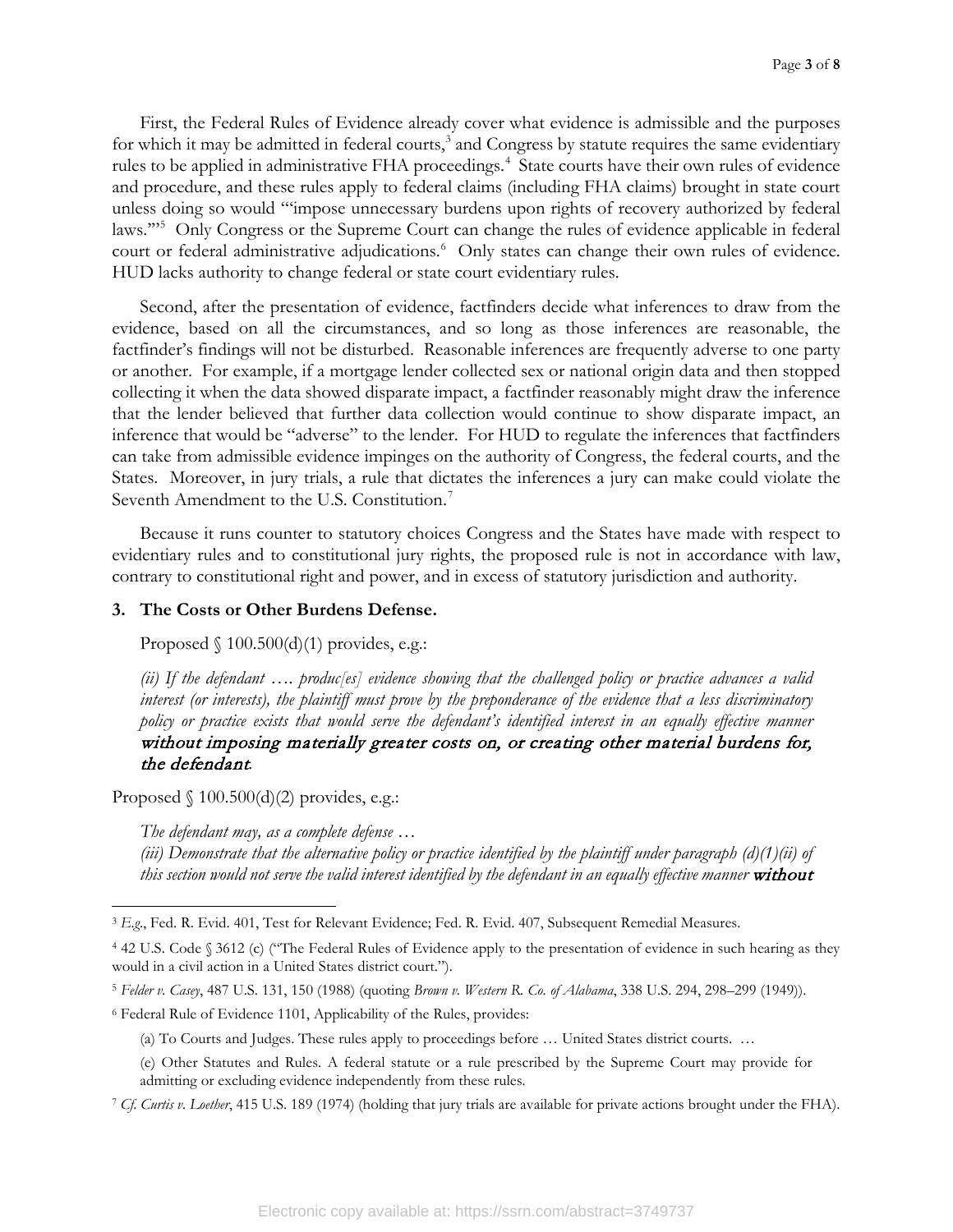# imposing materially greater costs on, or creating other material burdens for, the defendant*.*

Proposed  $\binom{100.500(d)(1)(ii)}{i}$  and  $\binom{2}{ii}$  create out of whole cloth a costs or other burdens defense to disparate impact fair housing claims, a defense for which no authority can be found in the text of the FHA or caselaw, including the Supreme Court's ruling in *Texas Department of Housing and Community Affairs v. Inclusive Communities Project, Inc.*, 135 S. Ct. 2507 (2015). [8](#page-5-0) This defense directly conflicts with the purpose of the FHA. Refraining from housing discrimination, whether that be intentional discrimination or disparate impact discrimination, can be costly and burdensome. For example, landlords who rent to tenants of one race or religion may lose business as a result from potential tenants who of a different race or religion. Paying for a smaller number of online housing advertisements that are narrowly targeted to particular racial or ethnic groups, particularly where the online platform used for the advertising has made it easy to do so, is less costly and less burdensome than paying for broader advertising or advertising that otherwise does not exclude viewers by race or ethnicity.<sup>[9](#page-5-1)</sup> The FHA was written to require landlords to incur these types of costs.

An analogous situation was presented in *Natural Resources Defense Council v. E.P.A*., 749 F.3d 1055 (D.C. Cir. 2014) (Kavanaugh, J.), a case finding that the Environmental Protection Agency lacked authority to create a defense to emissions violations caused by "unavoidable" equipment malfunctions in suits brought by private litigants under the Clean Air Act. As then-Judge Kavanaugh explained, the Clean Air Act "clearly vests authority over private suits in the courts, not EPA." *Id*. at 1063. The EPA argued that the Clean Air Act did not "expressly deny EPA the ability to create an affirmative defense," but Judge Kavanaugh rejected "the suggestion implicit in EPA's argument—that we should '*presume* a delegation of power absent an express *withholding* of such power,'" as being "'plainly out of keeping with *Chevron*....'" *Id*. at 1064 (citing *Railway Labor Executives' Assoc. v. Nat'l Mediation Bd*, 29 F.3d 655, 671 (D.C. Cir. 1994) (*en banc*)). The Clean Air Act having left the agency no gap to fill with respect to affirmative defenses, the agency had no authority to create one. So too the FHA vests authority over private suits in courts<sup>[10](#page-5-2)</sup> and nowhere suggests that HUD has the authority to create a costs or other burdens defense to liability for discrimination, whether that be intentional discrimination or disparate impact discrimination.

Because a costs or other burdens defense is in direct conflict with the FHA's statutory purpose and because nothing in the FHA or other law supports the creation of such a defense, the proposed

 $\overline{a}$ 

<span id="page-5-0"></span><sup>8</sup> The allocation of burdens of proof is well-established in a long line of judicial decisions, including *United States v. City of Black Jack, Missouri*, 508 F.2d 1179, 1184 (8th Cir. 1974); *Huntington Branch, N.A.A.C.P. v. Town of Huntington*, 844 F.2d 926, 934 (2nd Cir.), *aff'd in part sub nom. Town of Huntington, NY. v. Huntington Branch, N.A.A.C.P.*, 488 U.S. 15 (1989); and *Dews v. Town of Sunnyvale, Tex*., 109 F. Supp.2d 526, 531 (N.D. Tex. 2000). Nothing in *Inclusive Communities* suggests a move away from the traditional disparate impact burden-shifting evidentiary scheme and indeed the Court approvingly refers to the discriminatory effects proof standards in Title VII and in the HUD rule. *See Inclusive Communities Project*, 135 S. Ct. at 2514- 15; *id.* at 2516-17.

<span id="page-5-1"></span><sup>9</sup> *See Sec'y of Hous. & Urban Dev. v. Facebook, Inc., Charge of Discrimination*, FHEO No. 01-18-0323-8, [https://www.hud.gov/sites/dfiles/Main/documents/HUD\\_v\\_Facebook.pdf.](https://www.hud.gov/sites/dfiles/Main/documents/HUD_v_Facebook.pdf)

<span id="page-5-2"></span><sup>10</sup> 42 U.S.C. § 3613(a) ("An aggrieved person may commence a civil action in an appropriate United States district court or State court … to obtain appropriate relief with respect to such discriminatory housing practice….").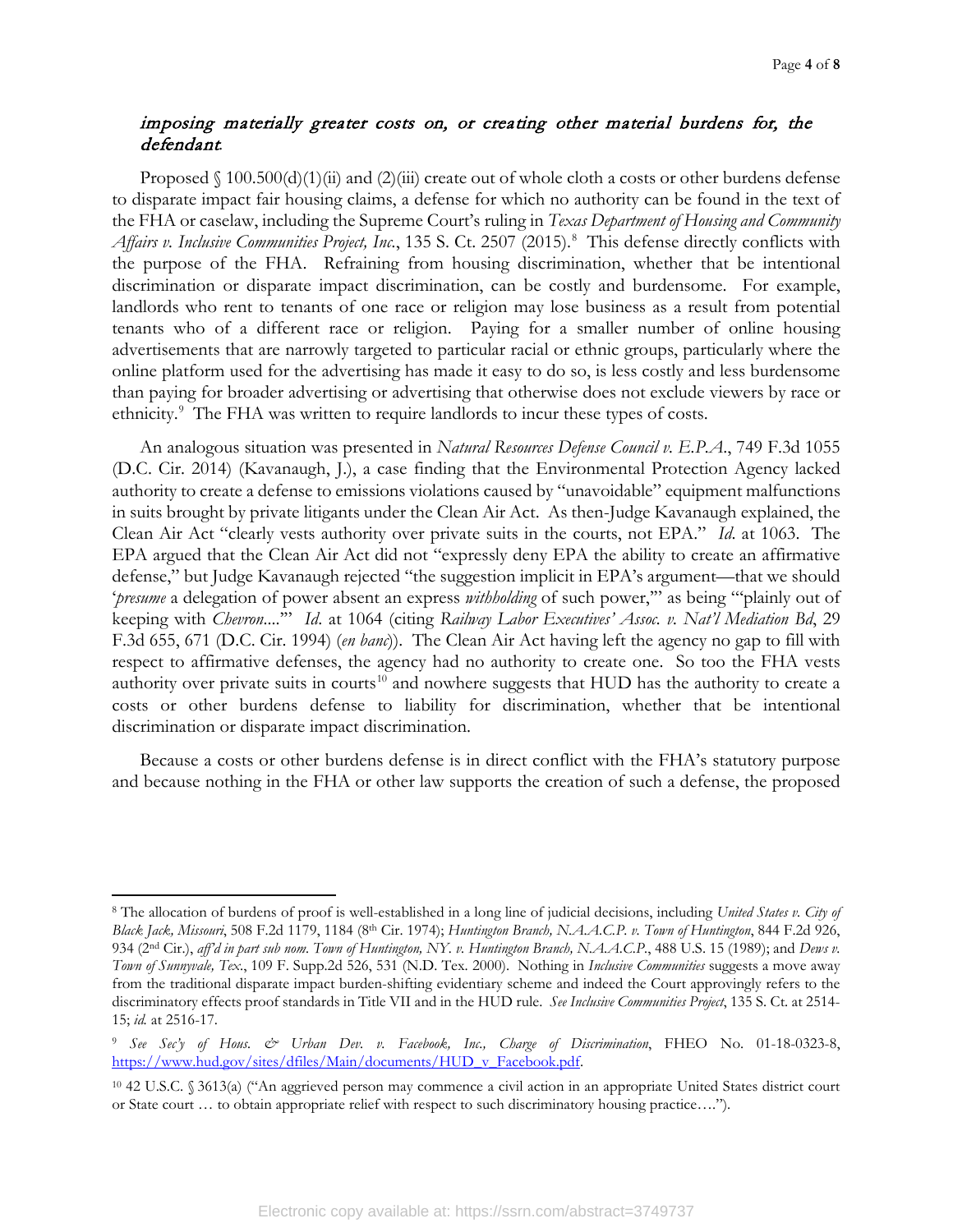rule is an abuse of discretion, not in accordance with law, and in excess of statutory jurisdiction and authority.<sup>[11](#page-6-0)</sup>

#### **4. The Algorithm Defenses.**

l

Proposed  $\binom{8}{100.500(c)(2)}$  provides, e.g. that "*[w]here a plaintiff alleges that the cause of a discriminatory effect is a model used by the defendant, such as a risk assessment algorithm,"* the defendant can defeat the plaintiff's claim if the defendant:

*(i) Provides the material factors that make up the inputs used in the challenged model and shows that these factors do not rely in any material part on* factors that are substitutes or close proxies for protected classes *under the Fair Housing Act and that the model is predictive of credit risk or other similar valid objective;*

(ii) Shows that the challenged model is produced, maintained, or distributed by a recognized third party that determines industry standards*, the inputs and methods within the model are not determined by the defendant, and the defendant is using the model as intended by the third party; or*

*(iii) Shows that the model has been subjected to critical review and has been validated by an objective and unbiased neutral third party that has analyzed the challenged model and found that the model was empirically*  derived and is a demonstrably and statistically sound **algorithm that accurately predicts risk or** other valid objectives*, and that none of the factors used in the algorithm rely in any material part on factors that are substitutes or close proxies for protected classes under the Fair Housing Act."*

Proposed  $\binom{8}{100.500(c)}$  invents three more defenses to discriminatory effect fair housing claims, again for which no authority can be found in the text of the FHA and each of which undermine the aims of the FHA. If the proposed rule is adopted, these defenses will become increasingly relevant, because algorithmic models will increasingly be used to make decisions about housing, housing-related services, and home mortgage lending. Of course, as technology changes, the law must evolve with it. Yet these defenses are likely to prevent the law from meeting the challenge of housing discrimination in the twenty-first century.

The first defense, that the defendant employed an algorithm that does not rely on factors that are substitutes or close proxies for protected classes, would immunize much algorithmic housing discrimination because factors which are not themselves substitutes or close proxies for protected classes, when fed into an algorithm, can produce large discriminatory effects.<sup>12</sup> The second defense, that the defendant relied on an algorithm maintained by a third-party, would insulate many landlords, relators, and lenders from liability despite their engagement in housing practices with significant

<span id="page-6-0"></span><sup>11</sup> *Cf. Grace v. Whitaker*, 344 F. Supp. 3d 96, 140 (D.D.C. 2018) ("Because the government's reading could lead to the exact harm that Congress sought to avoid, it is arbitrary capricious and contrary to law.").

<span id="page-6-1"></span><sup>12</sup> *See, e.g*., Muhammad Ali et al., *Discrimination Through Optimization: How Facebook's Ad Delivery Can Lead To Skewed Outcomes*, Proceedings of the ACM on Human-Computer Interaction 2019 (Sept. 2019) ("[W]e observe significant skew in delivery along gender and racial lines for "real" ads for employment and housing opportunities despite neutral targeting parameters."). For example, algorithms that run search engines use data about which search results are selected most often by people who have searched for particular terms to determine which search results to show when other people search for the same terms in the future. When people using the search engine make choices reflecting discrimination, the algorithm will perpetuate and reinforce this pattern. *See* Latanya Sweeney, *Discrimination in Online Ad Delivery*, 56 Comm. Assoc. Computing Machinery 44, 48-49 (2013). Yet people's choices about which search results to select would be unlikely to be recognized as "substitutes or close proxies for protected classes," meaning that a search engine with dramatic discriminatory effects would be immune from discriminatory effects liability.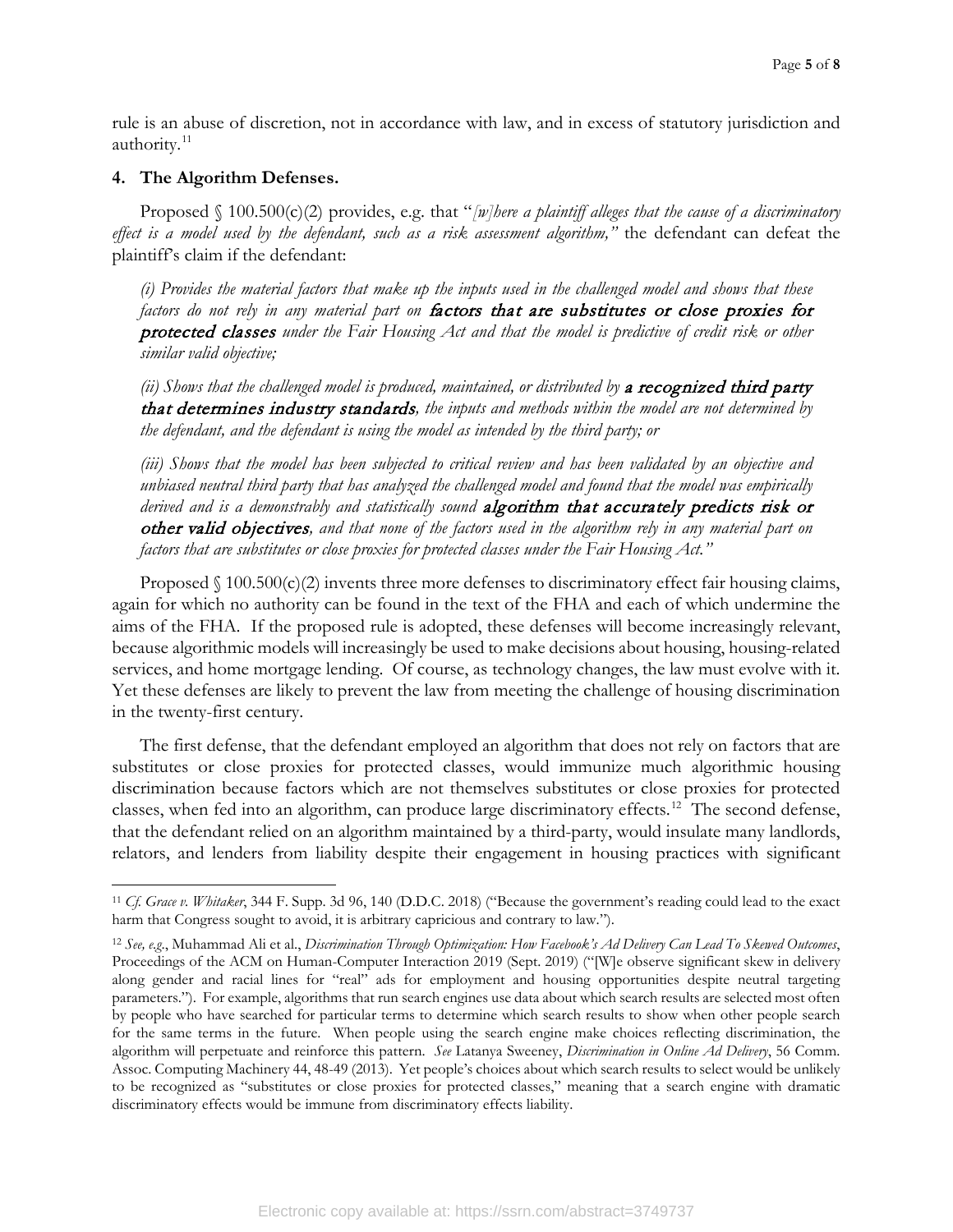discriminatory effects, because these potential defendants increasingly rely on algorithms maintained by third parties, such as Facebook or Google, in their housing practices. To limit liability in discriminatory effects cases to these third parties contravenes basic precepts of agency law long held to be applicable to FHA cases.<sup>[13](#page-7-0)</sup> The third defense, that the defendant relied on an algorithm that accurately predicts risk or other valid objectives, would shield discriminatory housing practices from liability because a biased algorithm can still predict risk with some accuracy. [14](#page-7-1) 

Because the algorithm defenses directly conflict with the FHA's statutory purpose and because nothing in the FHA or other law supports the creation of these defenses, the proposed rule is an abuse of discretion, not in accordance with law, and in excess of statutory jurisdiction and authority.[15](#page-7-2)

#### **5. Heightened Pleading Requirements.**

l

Proposed § 100.500(b) provides that to allege a discriminatory effects case, a plaintiff must do more than state facts plausibly alleging that a defendant has engaged in a housing-related practice that has caused or will cause a discriminatory effect, thereby causing the plaintiff injury. Instead, the proposed rule effectively adds a host of additional "elements" to the plaintiff's "prima facie case" at the pleading stage, before the plaintiff has access to discovery. These include pleading facts plausibly demonstrating that, e.g.:

- the challenged practice is "*arbitrary, artificial, and unnecessary to achieve a valid interest or legitimate objective such as a practical business, profit, policy consideration, or requirement of law*";
- *"a robust causal link"* exists between the challenged practice and its discriminatory effect; and
- the disparity caused by the challenged practice is "*significant*".

The "arbitrary, artificial, and unnecessary" language is taken out of context from *Inclusive Communities Project,* 135 S. Ct. at 2522 (citing *Griggs v. Duke Power Co.*, 401 U.S. 424, 431 (1971)). The Court used "arbitrary, artificial, and unnecessary" to mean that the discriminatory practice is not needed to achieve a valid purpose. But whether a practice is needed to achieve a valid purpose is something a plaintiff cannot determine without knowing what the defendant's asserted purpose is. This is why existing caselaw uses the phrase "arbitrary, artificial, and unnecessary" in the context of describing a potential affirmative defense to discrimination claims. HUD itself recognizes that "plaintiffs will not always know what legitimate objective the defendant will assert in response to the plaintiff's claim or how the policy advances that interest, and, in such cases, will not be able to plead specific facts showing why the policy or practice is arbitrary, artificial, and unnecessary." HUD suggests that "in such cases, a pleading plausibly alleging that a policy or practice advances no obvious

<span id="page-7-0"></span><sup>13</sup> *E.g*., *Walker v. Crigler,* 976 F.2d 900, 904 (4th Cir. 1992). As recognized in *Equal Rights Ctr. v. Niles Bolton Assocs.*, 602 F.3d 597, 602 (4th Cir. 2010):

Allowing an owner to completely insulate itself from liability for an … FHA violation through contract diminishes its incentive to ensure compliance with discrimination laws. If a developer of apartment housing, who concededly has a non-delegable duty to comply with the ... FHA, can be indemnified under state law for its ... FHA violations, then the developer will not be accountable for discriminatory practices in building apartment housing. Such a result is antithetical to the purposes of the FHA…

<span id="page-7-1"></span><sup>14</sup> *See, e.g.,* Matthias Spielkamp, *Inspecting Algorithms for Bias*, MIT Technology Review, June 12, 2017.

<span id="page-7-2"></span><sup>15</sup> *Cf. Grace v. Whitaker*, 344 F. Supp. 3d at 140 ("Because the government's reading could lead to the exact harm that Congress sought to avoid, it is arbitrary capricious and contrary to law.").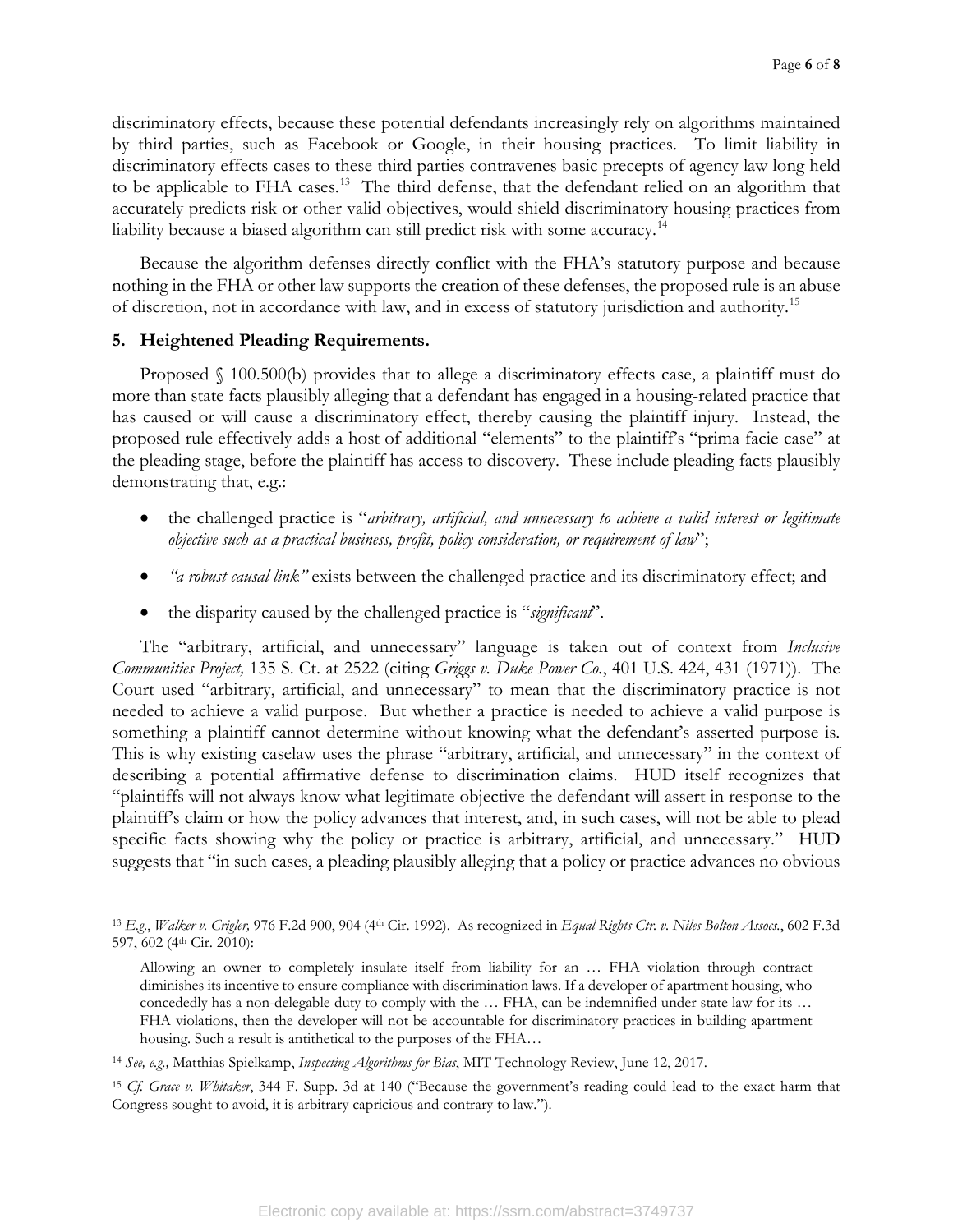legitimate objective would be sufficient to meet this pleading requirement," 84 Fed. Reg. 42,858, but the language of the proposed rule does not allow a plaintiff to do this.

The meaning of "robust causal link" and "significant disparity" are too unclear for a plaintiff to know what facts might be sufficient to plead or prove these. Agencies with appropriate authority can clarify ambiguous or otherwise unclear statutory language, but they have no authority to introduce opacity[.16](#page-8-0)

These additional pleading requirements of the proposed rule appear to serve no purpose other than to make it more burdensome or even impossible for plaintiffs to plead and prove disparate impact claims. The Supreme Court has decisively rejected attempts to heighten the pleading standards required of civil rights plaintiffs, absent Congressional action. Unless subject to Federal Rule of Civil Procedure 9 or otherwise specified by Congress, Federal Rule of Civil Procedure 8(a)(2) states the pleading standard for all other federal actions, including those brought under the FHA: "a short and plain statement of the claim showing that the pleader is entitled to relief." State courts have their own pleading requirements. HUD has no authority to heighten pleading requirements for the presentation of a plaintiff's claims in a federal or state court action. There is only one vehicle for amending federal court pleading requirements, the Rules Enabling Act, 28 U.S.C. §§ 2071-2072.<sup>[17](#page-8-1)</sup> State courts have their own rules for altering pleading requirements.

The proposed rule bears a striking similarity to attempts made by courts to impose heightened pleading requirements on plaintiffs in the context of civil rights claims. In *Leatherman v. Tarrant County Narcotics Intelligence and Coordination Unit*, 507 U.S. 163 (1993), lower federal courts had tried to require plaintiffs asserting a claim against a municipality under 42 U.S.C. § 1983 to "state with factual detail and particularity the basis for the claim which necessarily includes why the defendant-official cannot successfully maintain the defense of immunity." Note the placement on the civil rights plaintiff of the burden to negate the affirmative defense of immunity, which parallels the proposed rule's placement of the burden on the housing discrimination plaintiff to negate the affirmative business necessity defense in a discriminatory effects fair housing case. A unanimous Supreme Court in *Leatherman* ruled decisively that this was an impermissible attempt to heighten the pleading standard for Section 1983 claims, a result which could "only be obtained by the process of amending the Federal Rules and not by judicial interpretation."

Another instructive case is *Swierkiewicz v. Sorema N. A.*, 534 U.S. 506 (2002), which dealt with a claim filed under Title VII and the Age Discrimination in Employment Act. In that case, lower federal courts had required the plaintiff to allege the prima facie elements of an employment discrimination claim in his complaint: (1) membership in a protected group; (2) qualification for the job in question; (3) an adverse employment action; and (4) circumstances that support an inference of discrimination. In a Justice Thomas opinion, a unanimous Supreme Court rejected this attempt to require a heightened pleading standard, explaining:

The precise requirements of a prima facie case can vary depending on the context and were "never intended to be rigid, mechanized, or ritualistic." *Furnco Constr. Corp. v. Waters*, 438 U.S.

 $\overline{\phantom{a}}$ 

<span id="page-8-0"></span><sup>16</sup> *Chevron, U.S.A., Inc. v. Nat. Res. Def. Council, Inc.,* 467 U.S. 837, 842 (1984).

<span id="page-8-1"></span><sup>17</sup> Even the Supreme Court has no authority to rewrite the requirements of Federal Rules of Civil Procedure 8 and 9 through judicial interpretation. *Bell Atl. Corp. v. Twombly*, 550 U.S. 544, 569 ("[W]e do not apply any 'heightened' pleading standard, nor do we seek to broaden the scope of Federal Rule of Civil Procedure 9, which can only be accomplished "'by the process of amending the Federal Rules, and not by judicial interpretation.'").